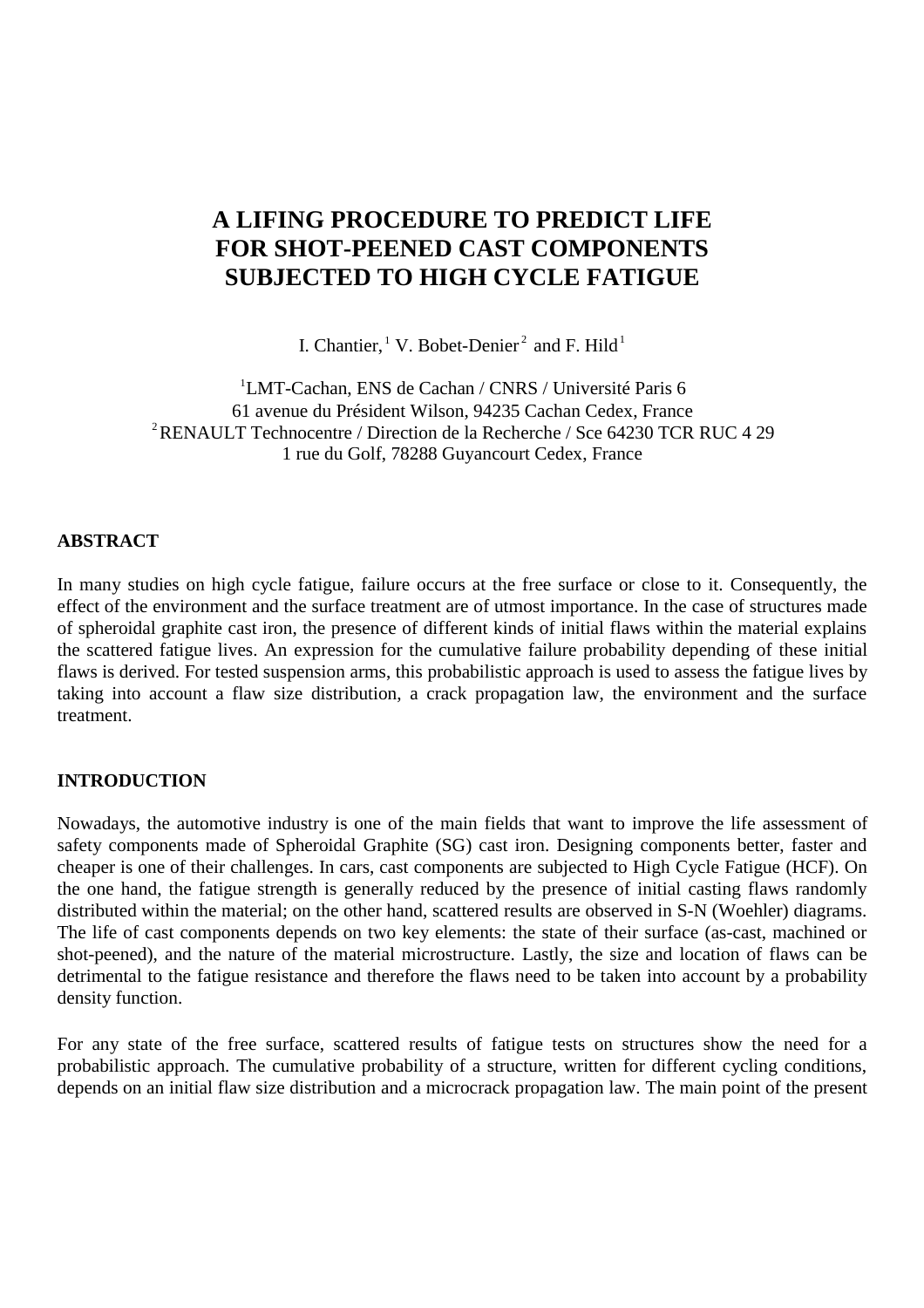study is the integration of the effects of shot-peening and the environment on the reliability of structures subjected to HCF. The reliability of shot-peened suspension arms is evaluated and compared with experimental data.

#### **MATERIAL**

The material studied herein is an SG cast iron essentially ferritic (i.e., containing less than 5% of pearlite). Its composition (wt%) is:  $C = 3.8$ ,  $Si = 3.21$ ,  $Mg = 0.01$ ,  $S = 0.04$ ,  $P = 0.007$ . The main microstructure characteristics are: mean graphite nodule diameter = 17  $\mu$ m, ferritic grain size = 15/22  $\mu$ m, mean distance between nodules = 80  $\mu$ m [1]. For machined samples, the tensile properties are: yield stress = 365 MPa, tensile strength = 500 MPa, elongation =  $16\%$ , Young's modulus =  $150$  GPa.

In the present study, typical casting flaws leading to failure were observed on machined samples designed for HCF. One class of flaws was characterised: microshrinkage cavities within the material (Fig. 1). Their size vary up to 400  $\mu$ m (i.e., the maximum flaw size  $a_M$ ). Consequently, these flaws are physically short cracks [2], modelled by penny-shaped cracks whose size is 2*a*, and normal is oriented along the direction of the local maximum principal stress  $\sigma$ . The corresponding Stress Intensity Factor (SIF) can be described by  $K = Y \sigma \sqrt{a}$  where Y is a geometric dimensionless parameter. Microscopic observations lead us to introduce a flaw size distribution  $f_0$  that describes the flaw population [3]

$$
f_0(a) = \frac{a^{\alpha} (a_M - a)^{\beta}}{B_{\alpha\beta} a_M^{\alpha + \beta + 1}} \quad \text{with} \quad B_{\alpha\beta} = \int_0^1 t^{\alpha} (t - 1)^{\beta} dt \tag{1}
$$

It is assumed that the representative volume  $V_0$  of this material is equal to the gauge volume of tested samples, i.e., 340 mm<sup>3</sup>. Systematic SEM observations allows one the measurement of the flaw sizes observed on fractured surfaces, and therefore the identification of the distribution parameters:  $\alpha = 2.3$ ,  $\beta$  = 18 and  $a_M$  = 400 µm. The associated propagation law is a modified Paris' law [3]

$$
\frac{da}{dN} = C\Delta K_{eff}^n \quad \text{with} \quad \Delta K_{eff} = \frac{K_{max}g(R) - K_{th}}{K_c - \frac{K_{th}}{g(R)}}
$$
(2)

and

$$
g(R) = \frac{1 - R}{1 - mR} \quad \text{with} \quad R = \frac{\sigma_{min}}{\sigma_{max}} \tag{3}
$$

Under cyclic loading, the initiation period is neglected compared to the stable microcrack propagation period. In HCF, the number of cycles to failure  $N_F$  mainly depends on the load ratio  $R$ , the threshold SIF  $K_{th}$ , the maximum flaw size  $a_M$  and the fatigue limit of the largest flaw  $S_{th} = K_{th}/Y \sqrt{a_M} g(R)$ . The next section introduces the cumulative failure probability on a complex structure.

#### **A PROBABILISTIC APPROACH IN HCF FAILURE**

By using the previous analysis, a flaw size distribution  $f_0$  was identified. Under cyclic loading conditions,  $f_0$ evolves with the number of cycles *N* to become equal to  $f_N$ . By considering a representative element  $\Omega_0$  of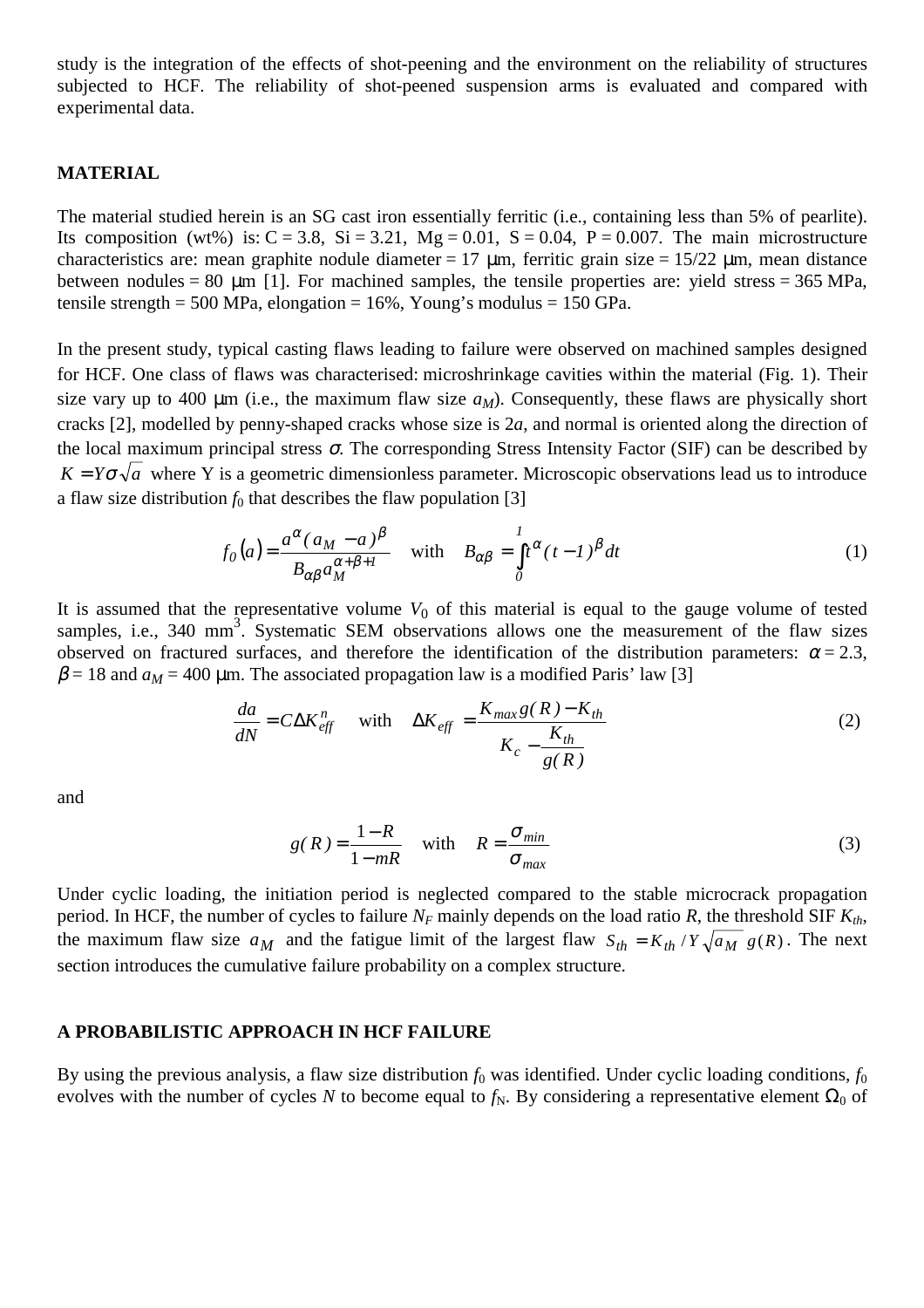volume  $V_0$  that contains the initial flaws, the cumulative failure probability  $P_{F0}$  is the probability of finding flaws greater than  $a_c$  after *N* cycles

$$
P_{F0} = \int_{a_c}^{+\infty} f_N(a)da \quad \text{with} \quad a_c = \left(\frac{K_c}{Y\sigma_{max}}\right)^2 \tag{4}
$$

No nucleation of flaws is assumed during the whole load history. By introducing the initial crack size *ac*<sup>0</sup> that becomes critical after  $N = N_F$  cycles,  $P_{F0}$  can be rewritten as

$$
P_{F0} = \int_{a_{c0}}^{+\infty} f_0(a)da
$$
 (5)

In other words, more and more critical flaws appear when  $N_F$  increases. The framework of the weakest link theory [4] allows one to express the cumulative failure probability  $P_F$  of a complex structure  $\Omega$  of volume *V* as a function of  $P_{F0}$ , by neglecting the flaw interactions

$$
P_F = 1 - \exp\frac{1}{V_0} \iiint_{\Omega} \ln(1 - P_{F0})dV
$$
\n(6)

Figure 2 shows the identification of tension tests  $(R = 0.1)$  on machined samples with the present model [3]. In the next section, the different surface effects are explained in detail.

#### **SURFACE EFFECTS**

The surface effects can be summarised as follows: the SIF is a function of the distance of flaws (i.e., cracks) from the free surface, the compressive residual stress field induced by shot-peening slows down the crack propagation rate in the vicinity of the free surface and the environment influences the crack propagation law.

#### *Mechanical layer*

As often observed, HCF is typically a surface problem which can be partly explained by mechanical concepts. The size *a* and the location (depth *d* from the free surface) of flaws within the material are important to describe the critical flaw for the fatigue life. This surface effect is analysed with the dependence of the maximum  $SIF K_{max}$  on the crack size *a* and the depth *d* by means of a geometric dimensionless parameter Y [5]

$$
K_{max} = Y(a,d) \sigma_{max} \sqrt{a} \tag{7}
$$

The closer the defect to the free surfaces, the greater the SIF. The limits are 2 (at the surface) and 1.46 (in the bulk) [5]. By integrating the propagation law with this last expression, the evolution of the flaw size leading to failure with the depth can be described [6]. It follows that the fatigue life is different if the mechanical layer is accounted for or not (Fig. 3).

#### *Propagation law*

To introduce the effect of the environment, the distinction between crack propagation in air or in vacuum is made. The crack propagation rate in air is ten times higher than in vacuum for the same SIF range [7]. For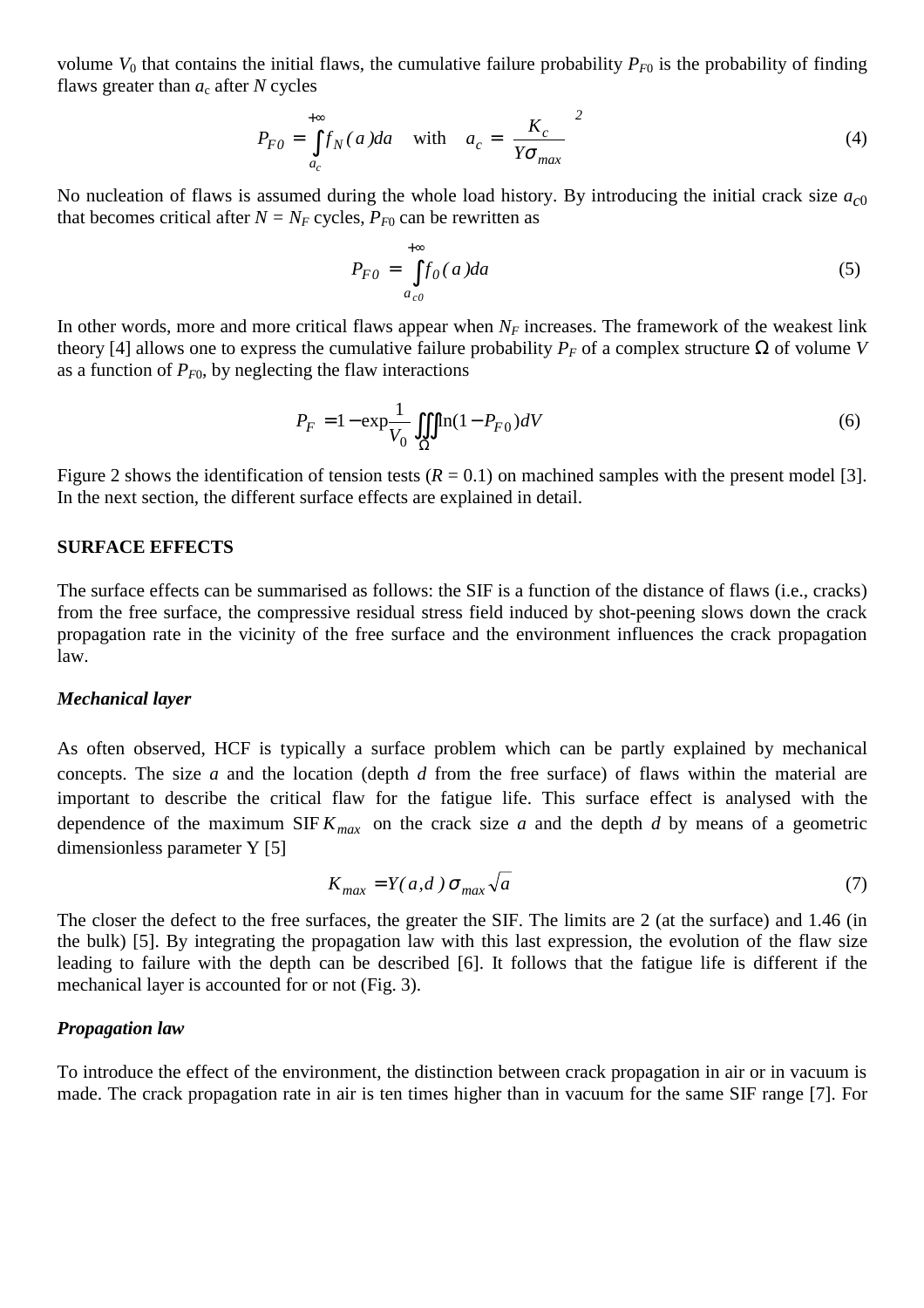the same flaw size, a crack at the free surface is more critical for the fatigue life than an internal crack subjected to the same stress level.

The first parameter identification concerns the crack propagation law in air. Two methods can be followed:

- first, by considering a constant cumulative failure probability in tension/compression (say 50%), the parameters of the propagation law can be identified [3]:  $C/a_M = 5.9 \cdot 10^{-5}$ ,  $K_{th}/K_c = 0.33$ ,  $m = 0.59$ ,  $n = 2.1$  (Fig. 4);
- second, by considering the propagation data for the relevant flaw sizes, the modified Paris' law given by Eqn. 2 is fitted with a constant threshold SIF  $K<sub>th</sub>$  and a constant critical SIF  $K<sub>c</sub>$  [7]. Similar parameters are found (Fig. 4).

The second parameter identification concerns the crack propagation law in vacuum [7]. In that case, only crack propagation data are available. The following parameters are obtained:  $C/a_M = 2.76 \times 10^{-3}$ , *Kth/Kc* = 0.163, *m* = 0.59, *n* = 4.23.

### **Surface treatment**

The shot-peening process allows one to create an initial compressive stress field in the vicinity of the free surface of as-cast components. This stress field induces crack closure, which is beneficial to the fatigue life [8].

By means of X-ray diffraction, the in-plane stresses are measured on samples and suspension arms, which underwent the same double shot-peening treatment. The following results are obtained:

- an initial equibiaxial stress state is obtained whose level is −450±25 MPa for samples and −350±22 MPa for suspension arms;
- after cycling of samples in tension  $(R = 0.1)$  for a stress level (295 MPa) corresponding to the endurance limit of shot-peened samples when  $P_{F0} = 50\%$ , the longitudinal residual stress increases by an amount of 200 MPa. Therefore, the stabilised residual stress is −250±20 MPa at the free surface;
- lastly, measurements and Ref. [8] confirm the fact that the compressive stress is present in a surface layer 0.5 mm in depth.

All these effects need to be considered to assess the reliability of structures in HCF. To carry out numerical computations, structures are divided into two entities, viz. a *surface layer* (the shot-peened 'skin') and the remaining *volume*, to distinguish their respective properties (i.e., SIF, propagation law and stabilised initial stress state).

The next section aims at analysing the experiments on suspension arms. In particular, observations of fractured surfaces of arms are carried out to compare them to fractured surfaces of as-cast samples. The reliability of a suspension arm is then evaluated.

## **APPLICATION TO STRUCTURES**

### *Samples*

To analyse the three previous surface effects, computations are carried out on samples 10 mm in diameter. For these calculations, a stabilised compressive stress level of −250 MPa on a 0.5 mm thick surface layer is considered in the case of rotary bending  $(R = -1)$  with a maximum applied stress  $\sigma<sub>F</sub>$  of 350 MPa. The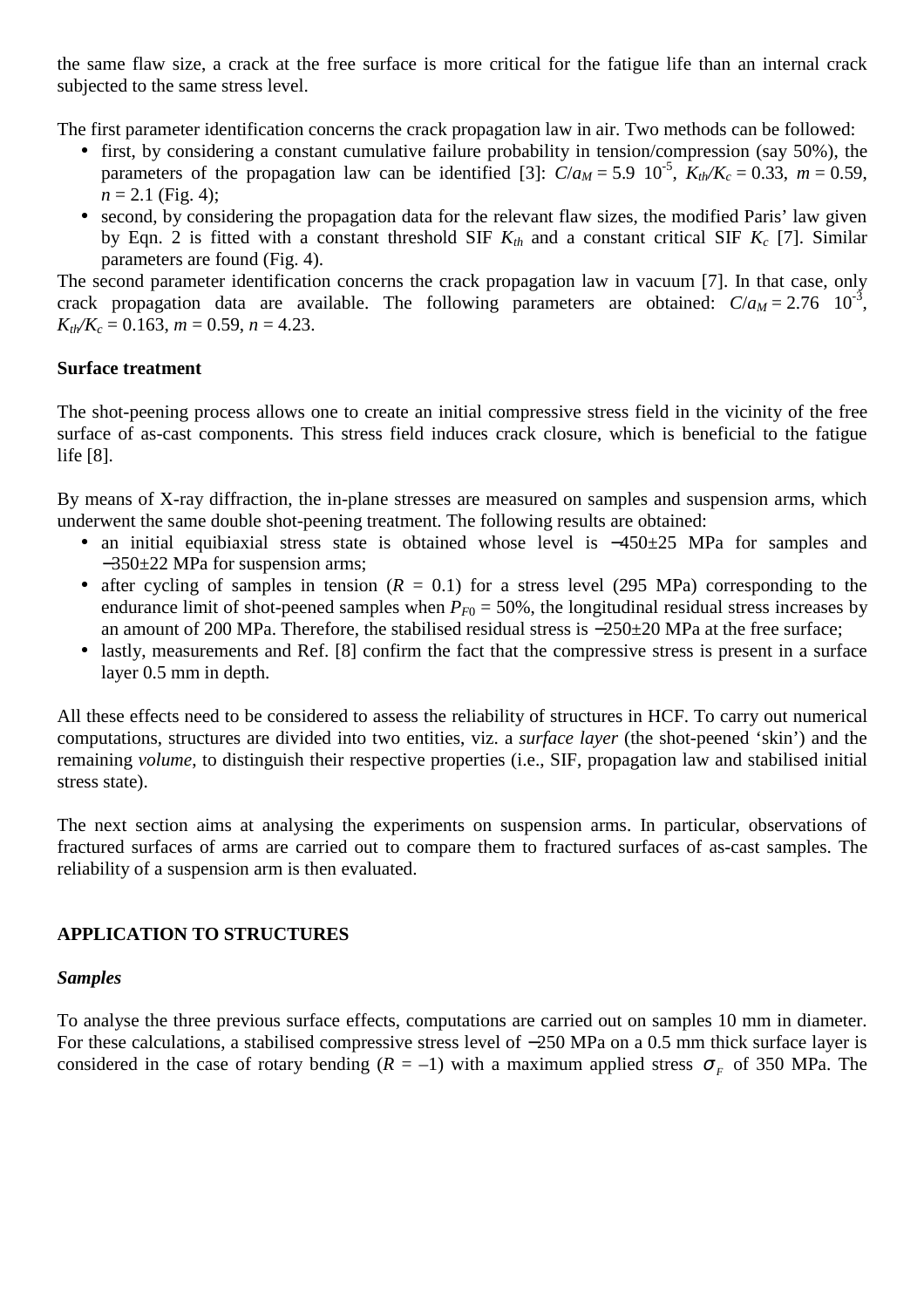(positive) influence of shot-peening and the (negative) effect of the mechanical layer on the failure probability are shown in Fig. 3.

### **Suspension arms**

### *Fatigue tests and observations*

Fatigue tests on suspension arms were carried out with a mechanical system that allows one to prescribe biaxial loading along two axes X and Y in the suspension arm plane, at point E (Fig. 5). To test only the fatigue resistance, its surroundings are simplified: neither its knee joint, nor its bond with the antiinclination bar are used. Moreover, to have access to a cyclic frequency of 10 Hz, arms are mounted without the elastic bonds. Displacement boundary conditions are prescribed at two points A and B (Fig. 5); apart from a free rotation about the Z-axis, the other degrees of freedom are suppressed.

The analysis of fatigue results shows a scatter in an  $F_X$ -N diagram. The failures are essentially located along the AB segment, close to the knee joint (Fig. 5). By SEM analysis, microshrinkage cavities are observed as well as degenerated graphite nodules close to the free surface. As a first approximation, we consider that the flaw size distribution is identical in both machined samples and suspension arm because the degenerated graphite nodules are located in the shot-peened layer.

### *Numerical computations*

To assess the predictive capacity of the probabilistic approach, a comparison between fatigue tests carried out on double shot-peened suspension arms and numerical simulations is now performed. A programme, ASTAR, was developed to evaluate the reliability of components subjected to cyclic loading. It allows one to integrate volume and stress field heterogeneity, with the flaw size distribution identified in the first section. The prediction of the local failure probabilities and the global failure probability of a structure is possible. This programme is divided into two parts: ASTAR-SURF for the *surface layer* and ASTAR-VOL for the remaining *volume*.

The post-processor uses an elastic (FE) analysis to determine the stress field in structures: at each integration point, the equivalent stress is computed (e.g., maximum principal stress). To this equivalent stress corresponds an initial flaw size  $a_{c0}$  for a given number of cycles of failure  $N_F$ . This flaw size is computed by integration of Eqn. 2 through a Newton method. The failure probability  $P_{Fi}$  of an element *j* in a structure can be calculated:  $P_{Fj}$  depends on the element volume  $V_j$ , the number  $n_g$  of integration points for this element and the weight  $w_i$  associated with each integration point

$$
\ln\left(1 - P_{Fj}\right) = \frac{V_j}{V_0} \sum_{i=1}^{n_g} \ln\left(1 - P_{Fi}\right) w_i \tag{8}
$$

where  $P_{Fi}$  denotes the cumulative failure probability at point *i*, evaluated by using Eqn. 5. The failure probability  $P_F^k$  of one entity of the structure (viz. surface layer or remaining volume) is then computed

$$
P_F^k = 1 - \exp\left[\sum_{j=1}^{n_k} \ln(1 - P_{Fj})\right]
$$
 (9)

where  $n_k$  is the number of elements of one part of whole structure and  $k$  stands for either the *surface layer* or the remaining *volume*. Lastly, the failure probability  $P_F$  of the whole structure is computed as follows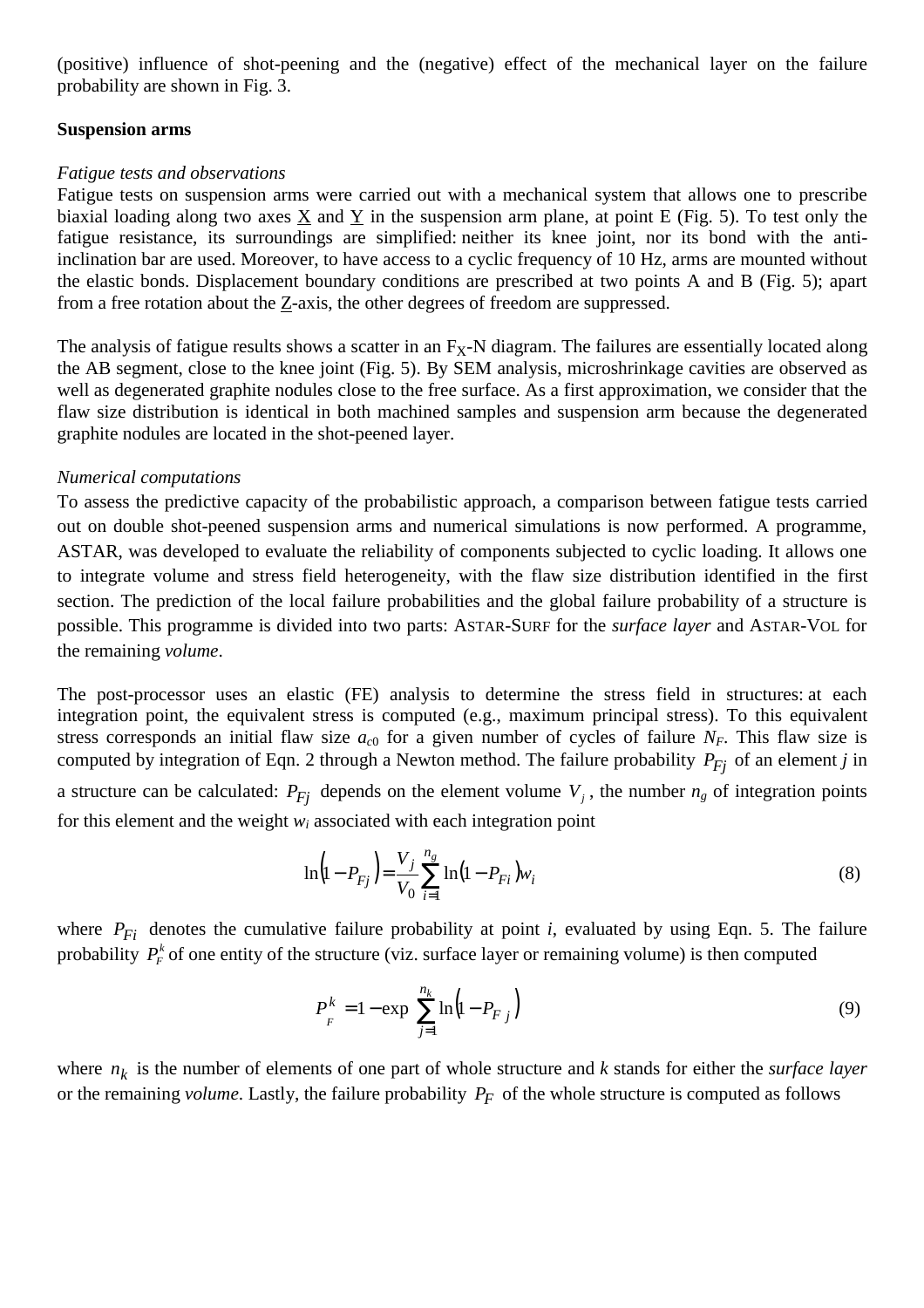$$
P_F = 1 - (1 - P_F^{Surf})^{\frac{V_{Surf}}{V}} \times (1 - P_F^{Vol})^{\frac{V_{Vol}}{V}} \quad \text{with} \quad V = V_{Surf} + V_{Vol} \,. \tag{10}
$$

### *Results*

For a given flaw size distribution, constant cumulative failure probabilities 10% and 90% are plotted in Fig. 6 for  $R = 0.1$ . The predictions are in good agreement with experimental fatigue data. Since the volume of the *surface layer* is less than that of the remaining *volume* and the shot-peening process induces no failure in the surface layer ( $P_F^{Surf} = 0$ ), the crack propagation law in vacuum governs the cumulative failure probabilities.

Furthermore, by inspection of the contours of local cumulative failure probabilities, the most likely sites of failure correspond to those observed experimentally (Fig. 5). These results show that the flaw location with respect to the stress field is of utmost importance: to be critical a defect needs to be subjected to a minimum stress level (such that  $\Delta K_{\text{eff}} \geq 0$ ).

### **CONCLUSIONS**

This study shows the need for a probabilistic approach to assess the fatigue life of SG cast iron structures. To be predictive, the approach needs to account for three different surface effects:

- a mechanical effect leading to a dependence of the stress intensity factor on the depth from the free surface of the considered crack;
- an environmental effect requiring to consider crack propagation laws in air (in the vicinity of the free surface) and in vacuum (in the bulk of the material);
- the surface treatment (i.e., as-cast, shot-peened or machined) and the corresponding stabilised residual stress field induced by the whole process.

A post-processor, which integrates the previous effects, was written to analyse complex structures. In particular, the stabilised residual stresses are measured and considered as an input of the programme. By using the present probabilistic approach, the flaw size distribution and crack propagation parameters are first identified on samples and then used to predict the reliability of suspension arms. A good agreement between experimental data and numerical predictions is obtained for suspension arms. It is shown that the reliability of suspension arms is governed by the bulk properties since no failure occurs in the surface layer thanks to the shot-peening treatment.

Furthermore, this lifing procedure gives also some guidelines to decide whether to reject (NDE)-controlled cast components. To be critical, a defect needs to be subjected to a minimum stress level (such that  $\Delta K_{\text{eff}}$  ≥ 0). Therefore, different defect locations lead to different critical defect sizes.

#### **ACKNOWLEDGEMENTS**

This work was supported by Renault through contract CNRS / 1996 / 014 (H5.24.12) with LMT-Cachan.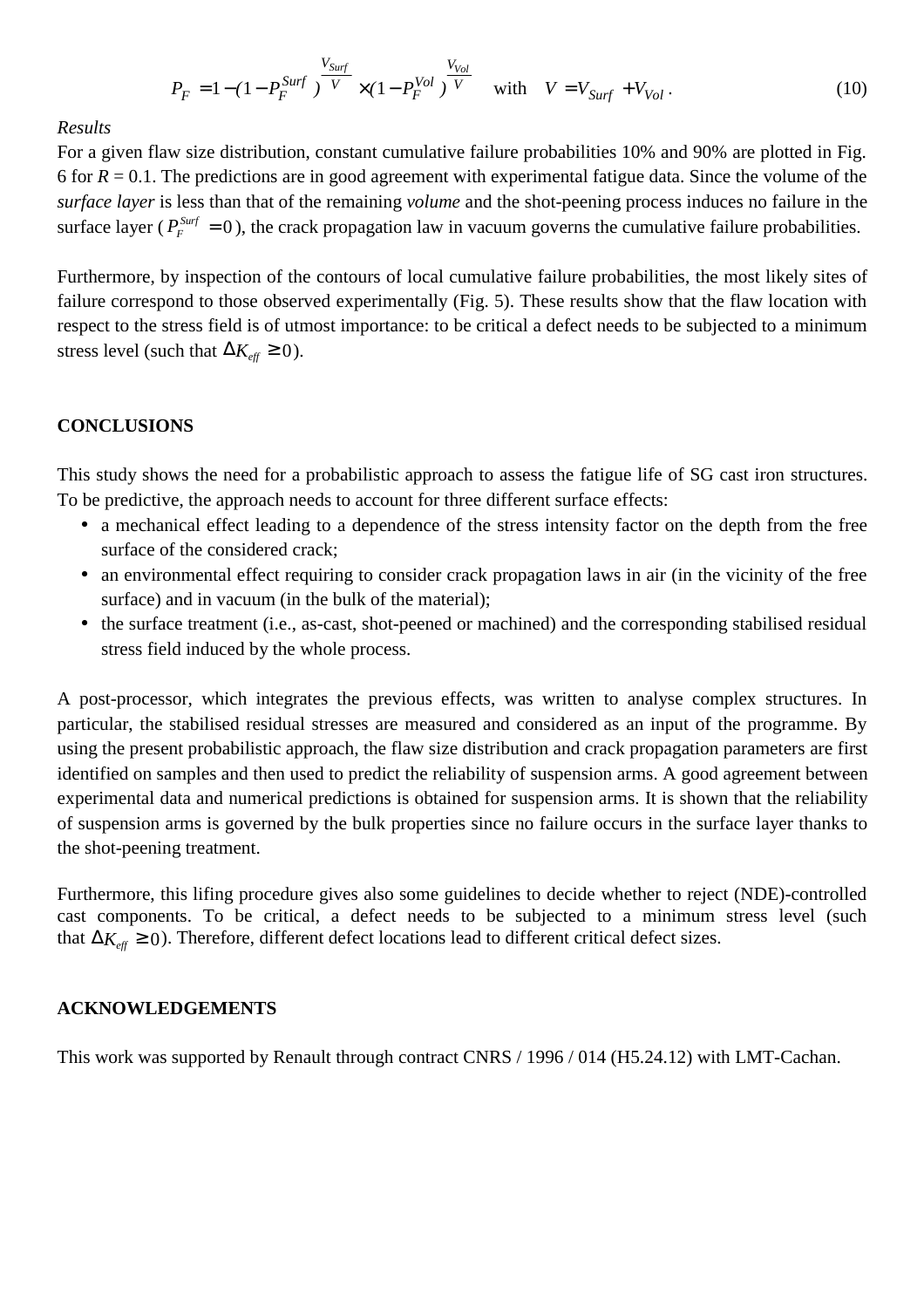### **REFERENCES**

- 1. Clément, P., Angeli, J.-P. and Pineau, A. (1984) *Fatigue Eng. Mater. Struct.* **7**, pp. 251-265.
- 2. Miller, K.J. (1997). In: *Fatigue and Fracture Mechanics*, **ASTM STP 1296**, pp. 931-939, Piascik, R.S., Newman, J.C. and Dowling, N.E. (Eds), ASTM, Philadelphia.
- 3. Yaacoub Agha, H., Béranger, A.-S., Billardon, R. and Hild, F. (1998) *Fatigue Fract. Engng. Mater. Struct.* **21**, pp. 287-296.
- 4. Freudenthal, A.M. (1968). In: *Fracture* **2**, pp. 591-619, Liebowitz, H. (Ed.), Academic Press, New York.
- 5. Murakami, Y. (1981). In: *Stress Intensity Factors Handbook*, Pergamon Press, Oxford.
- 6. Chantier, I., Bobet, V., Billardon, R. and Hild, F. (2000) *Fatigue Fract. Engng. Mater. Struct.* (in press).
- 7. Nadot, Y., Ranganathan, N., Mendez, J. and Béranger, A.-S. (1997) *Scripta Materialia* **37**, pp. 549- 553.
- 8. 12<sup>e</sup> Conférence Nationale (1991). *Le grenaillage de Précontrainte, Mécanique et Procédés,* Publications du CETIM, Senlis (in French).





**Figure 1:** Microshrinkage cavity observed in a suspension arm

**Figure 2:** Identified failure probabilities compared with experiments for  $R = 0.1$  [3]